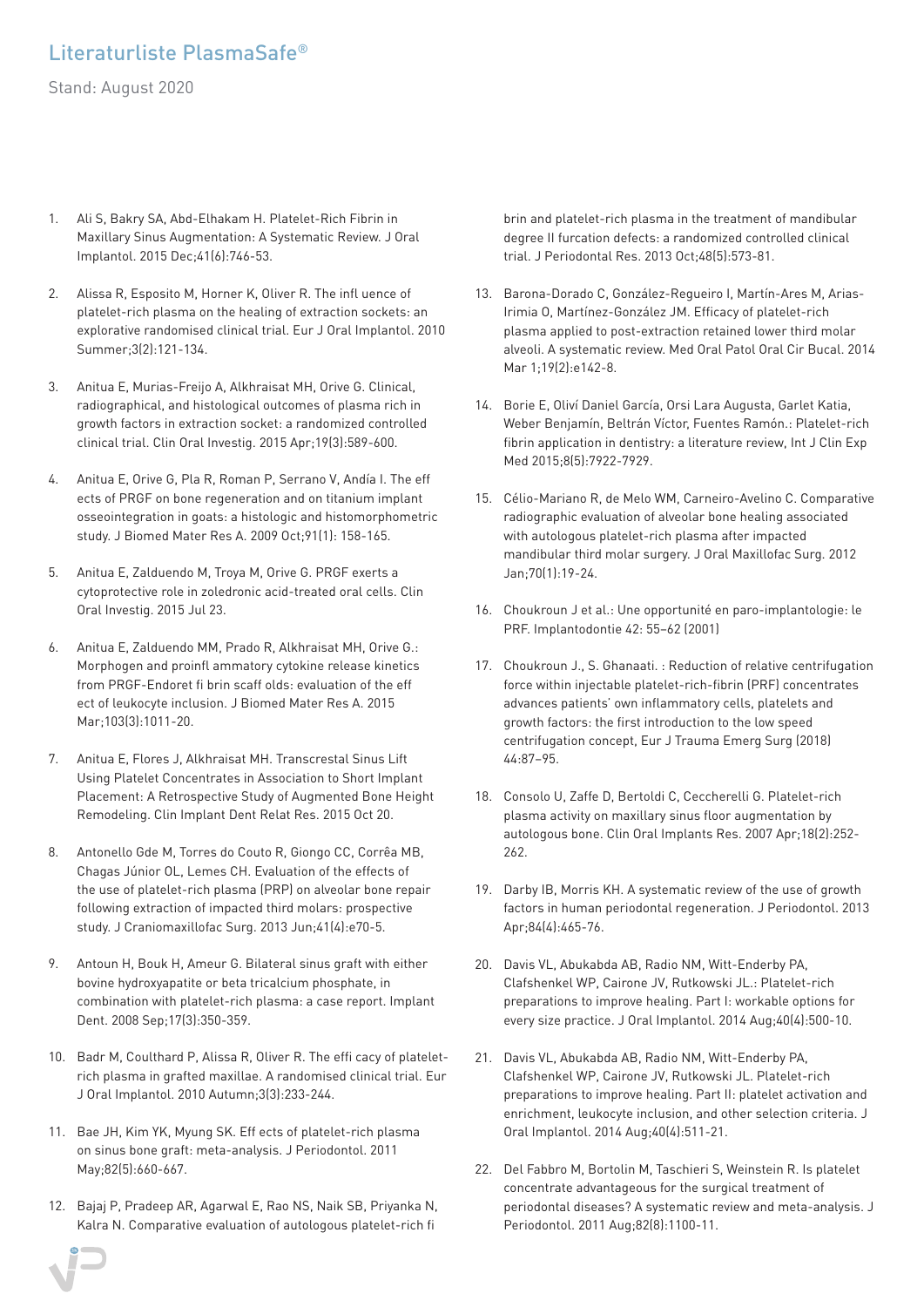- 23. Del Fabbro M, Ceresoli V, Lolato A, Taschieri S. Eff ect of platelet concentrate on quality of life after periradicular surgery: a randomized clinical study. J Endod. 2012 Jun;38(6):733-9.
- 24. Del Fabbro M, Bortolin M, Taschieri S, Weinstein RL. Effect of autologous growth factors in maxillary sinus augmentation: a systematic review. Clin Implant Dent Relat Res. 2013 Apr;15(2):205-16.
- 25. Del Fabbro M, Corbella S, Taschieri S, Francetti L, Weinstein R. Autologous platelet concentrate for post-extraction socket healing: a systematic review. Eur J Oral Implantol. 2014 Winter;7(4):333-44.
- 26. Del Fabbro M, Corbella S, Ceresoli V, Ceci C, Taschieri S. Plasma Rich in Growth Factors Improves Patients' Postoperative Quality of Life in Maxillary Sinus Floor Augmentation: Preliminary Results of a Randomized Clinical Study. Clin Implant Dent Relat Res. 2015 Aug;17(4):708-167.
- 27. Döri F, Huszár T, Nikolidakis D, Arweiler NB, Gera I, Sculean A. Eff ect of platelet-rich plasma on the healing of intra-bony defects treated with a natural bone mineral and a collagen membrane. J Clin Periodontol. 2007 Mar;34(3):254-61.
- 28. Dohan DM, Choukroun J, Diss A, Dohan SL, Dohan AJ, Mouhyi J and Gogly B. Platelet-rich fibrin (PRF): a second generation platelet concentrate. Part I: technological concepts and evolution. Oral Surg Oral Med Oral Pathol Oral Radiol Endod 2006; 101: e37-44.
- 29. Dohan D M et al.: Platelet-rich fibrin (PRF): A secondgeneration platelet concentrate. Part II: Platelet-related biologic features. Oral Surg Oral Med Oral Pathol Oral Radiol Endod 101: e45–50 (2006b)
- 30. Dohan Ehrenfest DM, Rasmusson L, Albrektsson T. Classification of platelet concentrates: from pure platelet-rich plasma (P-PRP) to leucocyte- and platelet-rich fi brin (L-PRF). Trends Biotechnol. 2009 Mar;27(3):158-67.
- 31. Dohan Ehrenfest DM, Bielecki T, Jimbo R, Barbé G, Del Corso M, Inchingolo F, Sammartino G. Do the fi brin architecture and leukocyte content infl uence the growth factor release of platelet concentrates? An evidencebased answer comparing a pure platelet-rich plasma (P-PRP) gel and a leukocyte- and platelet-rich fi brin (L-PRF). Curr Pharm Biotechnol. 2012 Jun;13(7):1145-52.
- 32. Esposito M, Felice P, Worthington HV. Interventions for replacing missing teeth: augmentation procedures of the maxillary sinus. Cochrane Database Syst Rev. 2014 May 13;5:CD00839.
- 33. Gassling VL, Açil Y, Springer IN, Hubert N and Wiltfang J. Platelet-rich plasma and platelet-rich fibrin in human cell culture. Oral Surg Oral Med Oral Pathol Oral Radiol Endod 2009; 108: 4855.
- 34. Ghanaati S, Booms P, Orlowska A, Kubesch A, Lorenz J, Rutkowski J, Landes C, Sader R, Kirkpatrick C, Choukroun J. Advanced platelet-rich fi brin: a new concept for cell-based tissue engineering by means of infl ammatory cells. J Oral

Implantol. 2014 Dec;40(6):679-689.

- 35. Girish Rao S, Bhat P, Nagesh KS, Rao GH, Mirle B, Kharbhari L, Gangaprasad B (2013) Bone regeneration in extraction sockets with autologous platelet rich fibrin gel. J Maxillofac Oral Surgery 12:11–16.
- 36. Gupta S, Banthia R, Singh P, Banthia P, Raje S, Aggarwal N. Clinical evaluation and comparison of the effi cacy of coronally advanced fl ap alone and in combination with platelet rich fi brin membrane in the treatment of Miller Class I and II gingival recessions, Contemp Clin Dent. 2015 Apr-Jun;6(2):153-60
- 37. Hauser F, Gaydarov N, Badoud I, Vazquez L, Bernard JP, Ammann P (2013) Clinical and histological evaluation of postextraction platelet-rich fibrin socket filling: a prospective randomized controlled study. Implant Dent 22:295–303.
- 38. Hatakeyama M, Beletti ME, Zanetta-Barbosa D, Dechichi P. Radiographic and histomorphometric analysis of bone healing using autogenous graft associated with platelet-rich plasma obtained by 2 diff erent methods. Oral Surg Oral Med Oral Pathol Oral Radiol Endod. 2008 Jan;105(1): e13-18.
- 39. Huang FM, Yang SF, Zhao JH and Chang YC. Platelet-rich fibrin increases proliferation and differentiation of human dental pulp cells. J Endod 2010; 36: 1628-1632.
- 40. Jankovic S, Aleksic Z, Klokkevold P, Lekovic V, Dimitrijevic B, Kenney EB, Camargo P. Use of platelet-rich fi brin membrane following treatment of gingival recession: a randomized clinical trial. Int J Periodontics Restorative Dent. 2012 Apr;32(2):e41-50.
- 41. Jovani-Sancho MD, Sheth CC, Marqués-Mateo M, Puche-Torres M. Platelet-Rich Plasma: A Study of the Variables that May Influence Its Effect on Bone Regeneration. Clin Implant Dent Relat Res. 2015 Jul 1.
- 42. Kotsovilis S, Markou N, Pepelassi E, Nikolidakis D. The adjunctive use of platelet-rich plasma in the therapy of periodontal intraosseous defects: a systematic review. J Periodontal Res. 2010 Jun;45(3):428-443.
- 43. Kumar K. Retna, Genmorgan K., Rahman S. M. Abdul, Rajan M. Alaguvel, Kumar T. Arul and V. Srinivas Prasad: Role of plasmarich fibrin in oral surgery. J Pharm Bioallied Sci. 2016 Oct; 8(Suppl 1): S36–S38.
- 44. Lindeboom JA, Mathura KR, Aartman IH, Kroon FH, Milstein DM, Ince C. Infl uence of the application of platelet-enriched plasma in oral mucosal wound healing. Clin Oral Implants Res. 2007 Feb;18(1):133-139.
- 45. Martínez CE, Smith PC, Palma Alvarado VA. The influence of platelet-derived products on angiogenesis and tissue repair: a concise update. Front Physiol. 2015 Oct 20;6:290.
- 46. Mazor Z, Horowitz RA, Del Corso M, Prasad HS, Rohrer MD and Dohan Ehrenfest DM. Sinus floor augmentation with simultaneous implant placement using Choukroun's plateletrich fibrin as the sole grafting material: a radiologic and histologic study at 6 months. J Periodontol 2009; 80: 2056-2064.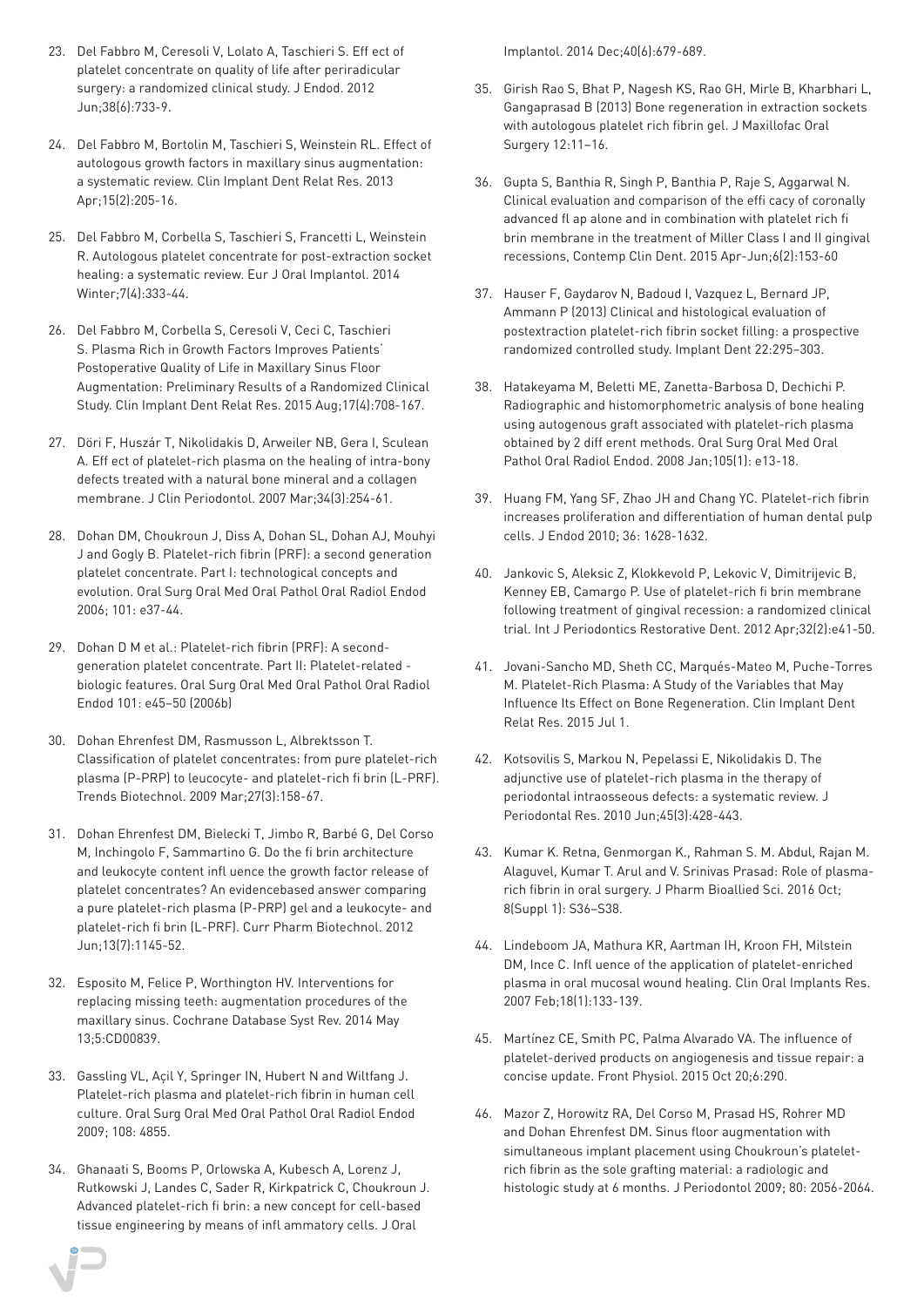- 47. Miron Rj, Zucchelli G, Pikos MA, Salama M, Lee S, Guillemette V, Fujioka-Kobayashi M, Bishara M, Zhang Y, Wang HL, Chandad F, Nacopoulos C, Simonpieri A, Aalam AA, Felice P, Sammartino G, Ghanaati S, Hernandez MA, Choukroun J. Use of platelet-rich fibrin in regenerative dentistry: a systematic review. Clin Oral Investig. 2017 Jul;21(6):1913-1927.
- 48. Moraschini V, Barboza ES. Effect of autologous platelet concentrates for alveolar socket preservation: a systematic review. Int J Oral Maxillofac Surg. 2015 May;44(5):632-41.
- 49. Mozzati M, Martinasso G, Pol R, Polastri C, Cristiano A, Muzio G, Canuto R. The impact of plasma rich in growth factors on clinical and biological factors involved in healing processes after third molar extraction. J Biomed Mater Res A. 2010 Dec 1;95(3):741-746.
- 50. Mozzati M, Arata V, Giacomello M, Del Fabbro M, Gallesio G, Mortellaro C, Bergamasco L. Failure risk estimates after dental implants placement associated with plasma rich in growth factor-Endoret in osteoporotic women under bisphosphonate therapy. J Craniofac Surg. 2015 May;26(3):749-55.
- 51. Nevins M, Giannobile WV, McGuire MK, Kao RT, Mellonig JT, Hinrichs JE, McAllister BS, Murphy KS, McClain PK, Nevins ML, Paquette DW, Han TJ, Reddy MS, Lavin PT, Genco RJ, Lynch SE. Platelet-derived growth factor stimulates bone fi ll and rate of attachment level gain: results of a large multicenter randomized controlled trial. J Periodontol. 2005 Dec;76(12):2205-15.
- 52. Ntounis A, Geurs N, Vassilopoulos P, Reddy M. Clinical assessment of bone quality of human extraction sockets after conversion with growth factors. Int J Oral Maxillofac Implants. 2015 Jan-Feb;30(1):196-201.
- 53. Ogundipe OK, Ugboko VI, Owotade FJ. Can autologous plateletrich plasma gel enhance healing after surgical extraction of mandibular third molars?. J Oral Maxillofac Surg. 2011 Sep;69(9):2305-2310.
- 54. Padma R, Shilpa A, Kumar PA, Nagasri M, Kumar C, Sreedhar A. A split mouth randomized controlled study to evaluate the adjunctive eff ect of platelet-rich fi brin to coronally advanced fl ap in Miller's class-I and II recession defects. J Indian Soc Periodontol. 2013 Sep;17(5):631-6.
- 55. Panda S, Doraiswamy J, Malaiappan S, Varghese SS, Del Fabbro M. Additive effect of autologous platelet concentrates in treatment of intrabony defects: a systematic review and metaanalysis. J Investig Clin Dent. 2014 Jul 22.
- 56. Parikh B, Navin S, Vaishali P. A comparative evaluation of healing with a computed tomography scan of bilateral periapical lesions treated with and without the use of plateletrich plasma. Indian J Dent Res. 2011 May;22(3):497-498.
- 57. Passaretti F, Tia M, D'Esposito V, De Pascale M, Del Corso M, Sepulveres R, Liguoro D, Valentino R, Beguinot F, Formisano P, Sammartino G. Growth-promoting action and growth factor release by diff erent platelet derivatives. Platelets. 2014;25(4):252-6.
- 58. Pihut M, Szuta M, Ferendiuk E, Zenczak-Wieckiewicz D. Evaluation of pain regression in patients with temporomandibular dysfunction treated by intra-articular platelet-rich plasma injections: a preliminary report. Biomed Res Int. 2014;2014:132369.
- 59. Plachokova AS, Nikolidakis D, Mulder J, Jansen JA, Creugers NH. Eff ect of platelet-rich plasma on bone regeneration in dentistry: a systematic review. Clin Oral Implants Res. 2008 Jun;19(6):539-545.
- 60. Pradeep AR, Rao NS, Agarwal E, Bajaj P, Kumari M, Naik SB. Comparative evaluation of autologous platelet-rich fi brin and platelet-rich plasma in the treatment of 3-wall intrabony defects in chronic periodontitis: a randomized controlled clinical trial. J Periodontol. 2012 Dec;83(12):1499-507.
- 61. Praktische Implantologie und Implantatprothetik: PRP, PRGF und PRF in der Implantologie, pip 1, 2016.
- 62. Ratajczak Jessica, Vangansewinkel Tim, Gervois Pascal, Merckx Greet, Hilkens Petra, Quirynen Marc, Lambrichts Ivo & Bronckaers Annelies: Angiogenic Properties of 'Leukocyte- and Platelet-Rich Fibrin'. SCIentIFIC RePorTS | (2018) 8:14632 | DOI:10.1038/s41598-01832936-8.
- 63. Rickert D, Slater JJ, Meijer HJ, Vissink A, Raghoebar GM. Maxillary sinus lift with solely autogenous bone compared to a combination of autogenous bone and growth factors or (solely) bone substitutes. A systematic review. Int J Oral Maxillofac Surg. 2012 Feb;41(2):160-7.
- 64. Roffi A, Filardo G, Kon E, Marcacci M. Does PRP enhance bone integration with grafts, graft substitutes, or implants? A systematic review. BMC Musculoskelet Disord. 2013 Nov 21;14:330.
- 65. Roselló-Camps À, Monje A, Lin GH, Khoshkam V, Chávez-Gatty M, Wang HL, Gargallo-Albiol J, Hernandez-Alfaro F. Plateletrich plasma for periodontal regeneration in the treatment of intrabony defects: a meta-analysis on prospective clinical trials. Oral Surg Oral Med Oral Pathol Oral Radiol. 2015 Nov;120(5):562-74.
- 66. Rutkowski JL, Johnson DA, Radio NM, Fennell JW. Platelet rich plasma to facilitate wound healing following tooth extraction. J Oral Implantol. 2010;36(1):11-23.
- 67. Schaaf H, Streckbein P, Lendeckel S, Heidinger K, Görtz B, Bein G, Boedeker RH, Schlegel KA, Howaldt HP. Topical use of platelet-rich plasma to infl uence bone volume in maxillary augmentation: a prospective randomized trial. Vox Sang. 2008 Jan;94(1):64-69.
- 68. Schär MO, Diaz-Romero J, Kohl S, Zumstein MA, Nesic D. Platelet-rich concentrates diff erentially release growth factors and induce cell migration in vitro. Clin Orthop Relat Res. 2015 May;473(5):1635-43.
- 69. Schliephake H. Clinical efficacy of growth factors to enhance tissue repair in oral and maxillofacial reconstruction: a systematic review. Clin Implant Dent Relat Res. 2015 Apr;17(2):247-73.